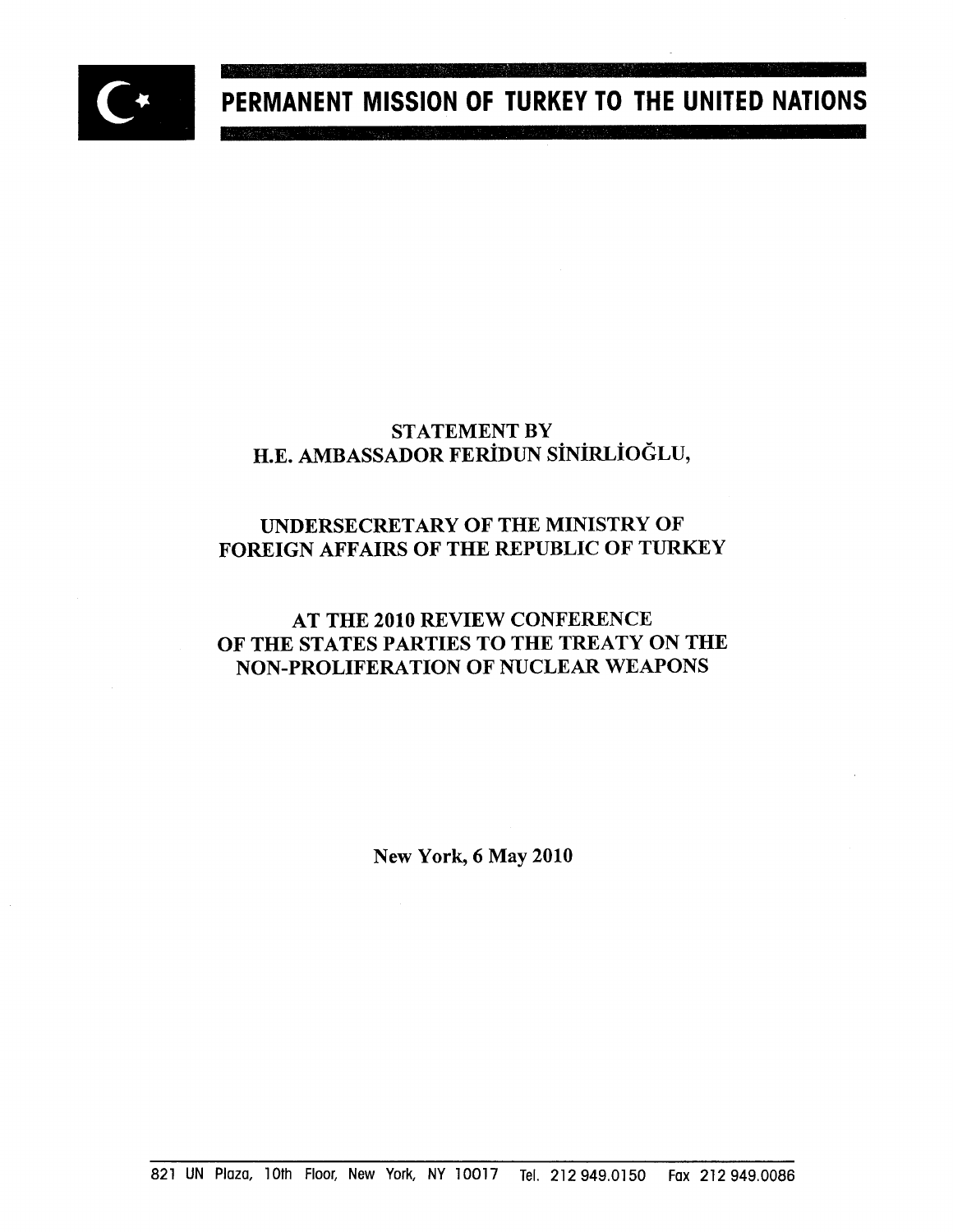#### Mr. President,

I join others in congratulating you on your Presidency of the 2010 NPT Review Conference and extending our full support and cooperation in the performance of your duties.

Turkey, like many others, regards the NPT as the cornerstone of the global non-proliferation regime and the essential foundation for the pursuit of nuclear disarmament. As a country that is party to all major international non-proliferation instruments and regimes, Turkey remains committed to the full implementation, further strengthening and universalization of the Treaty with all its three pillars - namely, non-proliferation, disarmament and peaceful use of nuclear energy. The "grand bargain" on which the NPT regime is founded, rests upon these three inseparable and mutually reinforcing pillars. In this context, the importance of equal and balanced treatment of these three pillars cannot be overemphasized.

#### Mr. President,

The inconclusive outcome of the 2005 Review Conference was a stark manifestation of the challenges facing the NPT regime. We can counter these challenges by reaffirming and reinforcing our prior commitments. Indeed, past achievements, such as those of the 1995 and 2000 Review Conferences, including the Thirteen Practical Steps of 2000, are testimonies to our ability to reach unanimity during rather tough and testing times.

Backtracking from these commitments would erode the credibility of the Treaty. It is therefore all the more important that we demonstrate the necessary political will to reaffirm and reinforce our legal and political commitments stemming from the NPT and its Review Conferences.

As far as nuclear disarmament is concerned, we believe that all treaty-based nuclear arms control and disarmament accords play their distinctive roles in meeting the Article VI obligations within the NPT. We commend the steps already taken by the NPT nuclear power States towards further reductions and transparency and hope that this momentum will be preserved. In this context, Turkey welcomes the new Strategic Offensive Arms Reduction Treaty (START) signed between the United States and the Russian Federation on 8 April 2010. We welcome the renewed commitment of the permanent members of the Security Council to the principles of nuclear non-proliferation regime and the vision of a nuclear weapons free world.

We will continue to encourage further positive steps to be taken by all nuclear-weapon states aimed at enhancing global security. Turkey attaches particular importance to the principles of irreversibility, verifiability and transparency in these efforts.

Turkey also continues to support the early entry into force of the Comprehensive Test-Ban Treaty (CTBT). In this regard, we are encouraged by the announcement of Indonesia on its initiation of ratification process of the Treaty. We call on all States that have not yet signed or ratified the Treaty to do so as soon as possible  $-$  in particular those states whose ratification is required for its entry into force. Pending that, States should continue to abide by a moratorium and refrain from any acts contrary to the provisions of the CTBT. Likewise, we support the commencement of negotiations on a fissile material cut-off treaty (FMCT) within the framework of the Conference on Disarmament. This could pave the way to parallel advances in related fields, including further progress on nuclear weapon free zones, negative security assurances and prevention of arms race in outer space.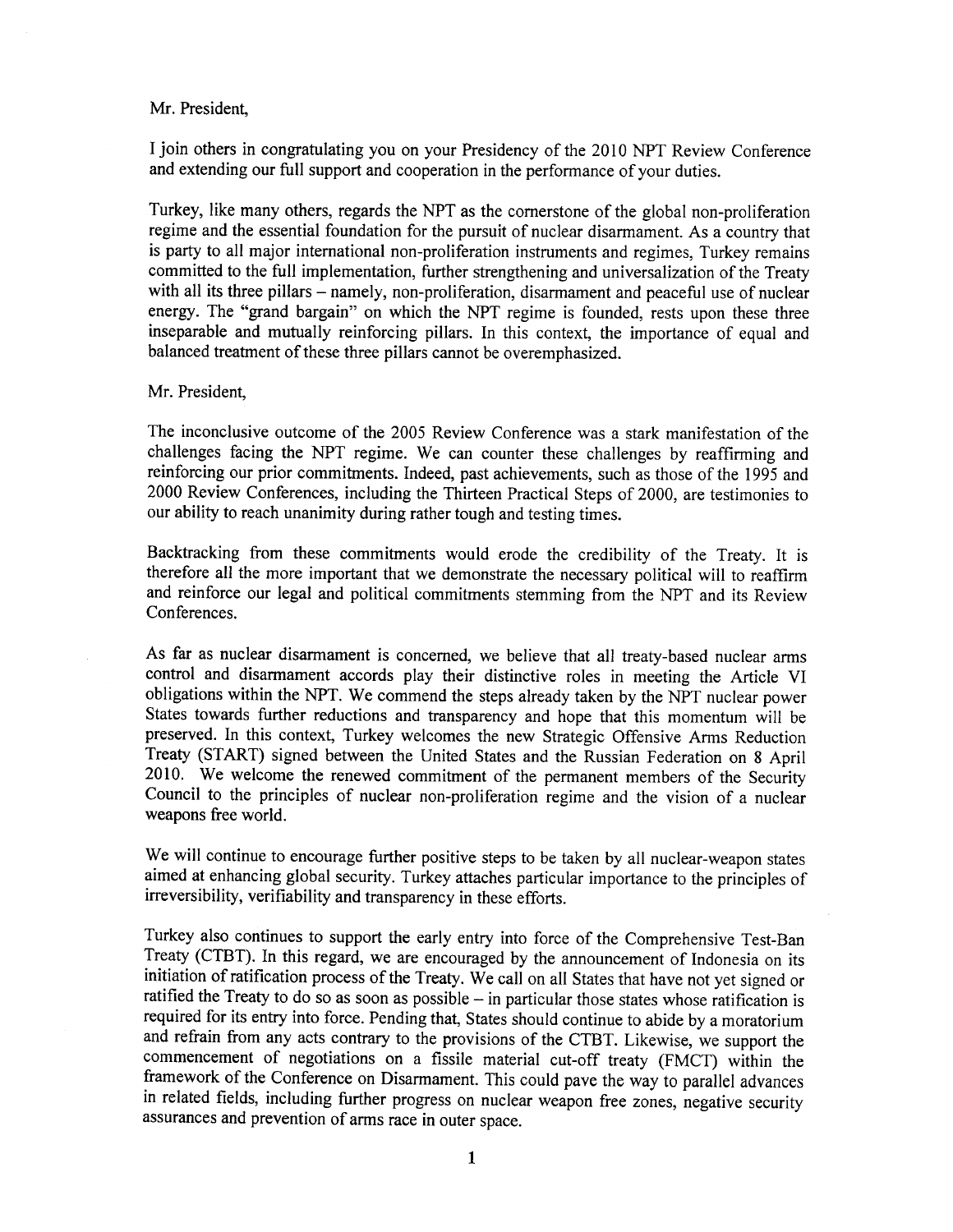#### Mr. President,

We acknowledge the international safeguards system of the IAEA as the fundamental tool in global non-proliferation efforts. We also uphold the status of the Agency as the sole legitimate body to determine compliance within this system. In this context, Turkey recognizes the need for further strengthening and universalization of the Agency's verification authority as well as its work in the area of promoting the peaceful use of nuclear energy. We regard the comprehensive safeguards and the Additional Protocol of the IAEA as the indispensable verification standard. We call on all States that have not yet done so to sign, ratify and implement the Comprehensive Safeguards Agreement, as well as the IAEA Additional Protocol as soon as possible.

From a wider perspective, we believe that the NPT and other international legal instruments against the proliferation of weapons of mass destruction are complementary. Taking this opportunity, I would like to reiterate Turkey's unwavering support for the efforts aimed at preventing the proliferation of all kinds of weapons of mass destruction. In this vein, we highly value the establishment of zones free of nuclear weapons and other weapons of mass destruction, wherever practically feasible. In particular, we support the establishment of an effectively verifiable zone free of such weapons and their means of delivery in the Middle East. We encourage all efforts for developing a common regional understanding on this project, with the participation of all parties concerned.

It is our sincere hope that NPT States Parties will seize the opportunity provided by this Conference to renew and to further their prior commitments towards a nuclear weapon-free Middle East.

#### Mr. President,

We believe that the NPT States Parties are condoned with the right to withdraw from the NPT under conditions stipulated by the Treaty. Having said that, we also think that for countries which would choose to leave the Treaty while found in non-compliance with their Treaty obligations by the IAEA, we should work on some certain procedures and consequences in connection with exercising this right of withdrawal.

#### Mr. President,

The risk of acquisition of weapons of mass destruction and their means of delivery by terrorists and other non-state actors should not be underestimated either. We need to remain vigilant and cooperate to avoid possible attacks involving nuclear and radiological materials. In this regard, the first and foremost step toward eliminating the risk of nuclear terrorism is to further the nuclear disarmament efforts and to decrease the role of nuclear weapons in national security policies. I hereby would like to note the balanced and carefully crafted outcome of the 2010 Nuclear Security Summit held last month which demonstared the common determination in the field of nuclear security. The international community needs to redouble its efforts aimed at effective and universal implementation of all legal means available, including UNSC resolutions 1540 and 1887 and the Proliferation Security Initiative. We also deem valuable the contributions made by other multilateral arrangements such as the Nuclear Suppliers Group and the Zangger Committee.